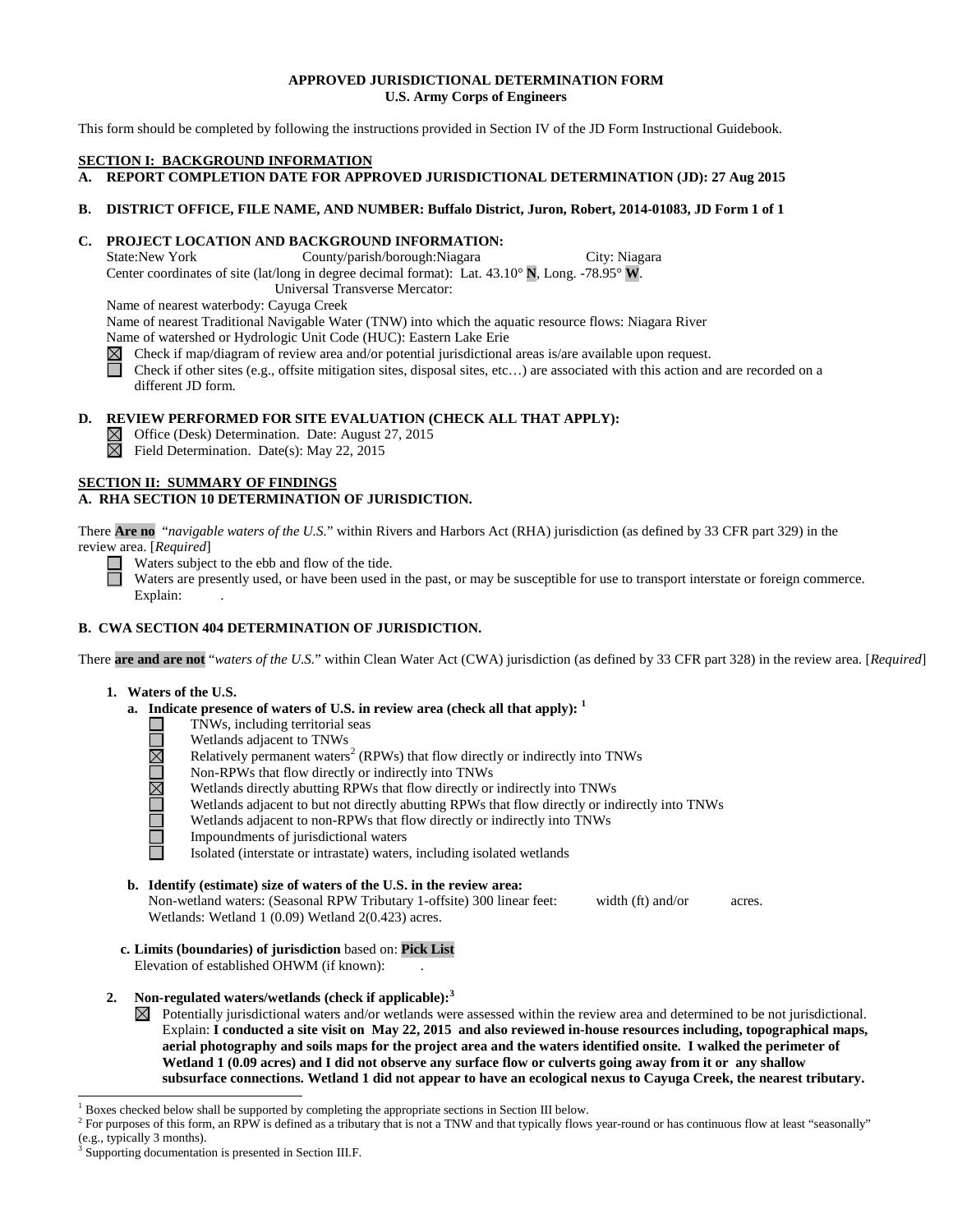**It is located in a distinct depression and approximately 475 feet upslope of Cayuga Creek. It is mostly a forested wetland with a closed canopy and only somewhat saturated. Cayuga Creek is a large flowing perennial creek with both forested habitat and open water habitat. Weltand 1 and the Cayuga Creek may provide different habitat for different types of wildlife. Wetland 1 appears to be only intermittently saturated and it may not support aquatic species that are present in Cayuga Creek. Wetland 1 did not show evidence of standing water (no water marks or drift lines) and therefore may not hold water long enough for flood storage or to support the life stages of aquatic species that are present in Cayuga Creek. Wetland 1 would not be considered to be adjacent to Cayuga Creek. It is situated in a distinct depression and does not slope down to Cayuga Creek and no connections were observed between Wetland 1 and Cayuga Creek. Wetland 1 is geographically isolated and therefore is not jurisdictional**.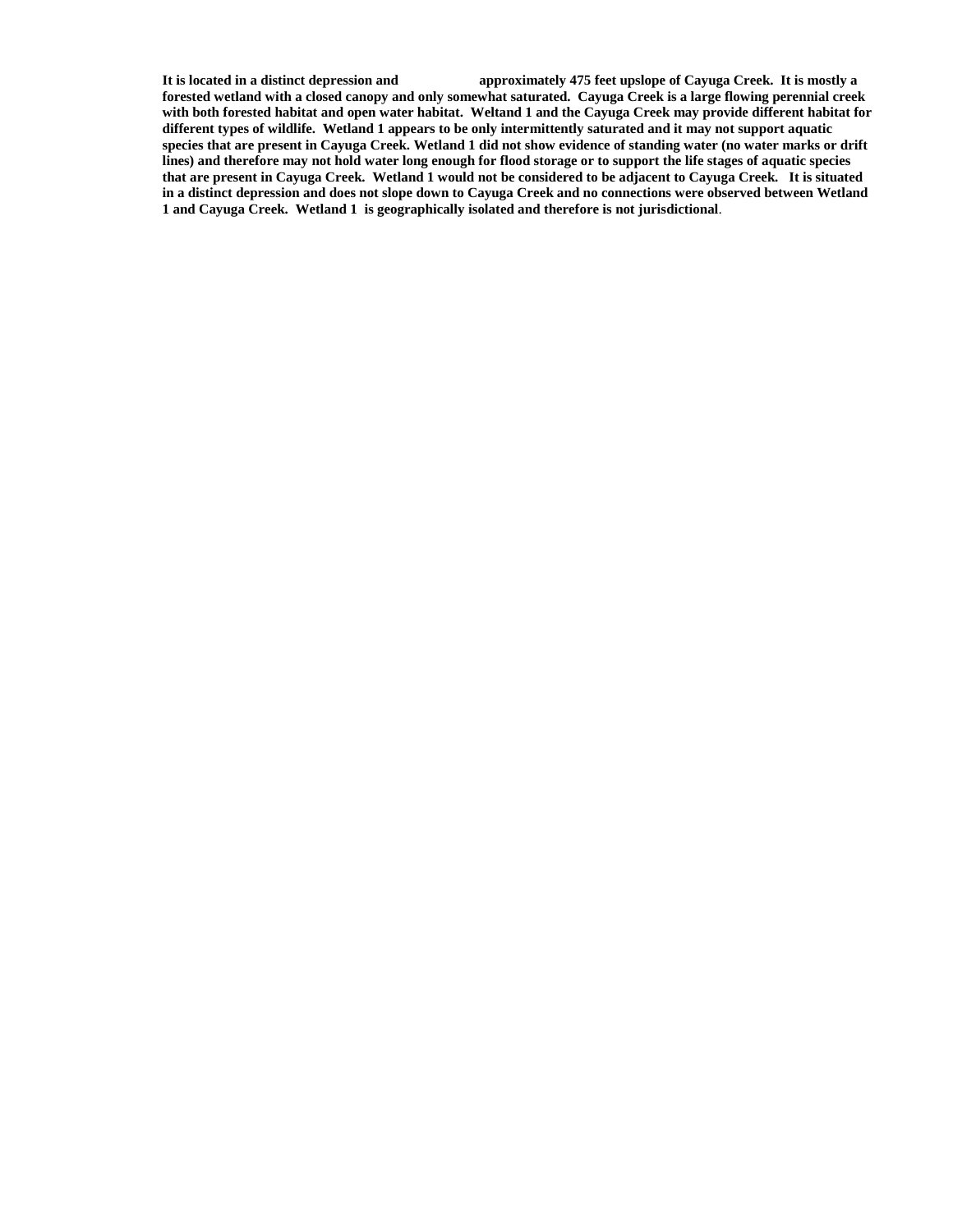# **SECTION III: CWA ANALYSIS**

# **A. TNWs AND WETLANDS ADJACENT TO TNWs**

**The agencies will assert jurisdiction over TNWs and wetlands adjacent to TNWs. If the aquatic resource is a TNW, complete Section III.A.1 and Section III.D.1. only; if the aquatic resource is a wetland adjacent to a TNW, complete Sections III.A.1 and 2 and Section III.D.1.; otherwise, see Section III.B below**.

# **1. TNW**

Identify TNW: .

Summarize rationale supporting determination: .

# **2. Wetland adjacent to TNW**

Summarize rationale supporting conclusion that wetland is "adjacent": .

# **B. CHARACTERISTICS OF TRIBUTARY (THAT IS NOT A TNW) AND ITS ADJACENT WETLANDS (IF ANY):**

**This section summarizes information regarding characteristics of the tributary and its adjacent wetlands, if any, and it helps determine whether or not the standards for jurisdiction established under Rapanos have been met.** 

**The agencies will assert jurisdiction over non-navigable tributaries of TNWs where the tributaries are "relatively permanent waters" (RPWs), i.e. tributaries that typically flow year-round or have continuous flow at least seasonally (e.g., typically 3 months). A wetland that directly abuts an RPW is also jurisdictional. If the aquatic resource is not a TNW, but has year-round (perennial) flow, skip to Section III.D.2. If the aquatic resource is a wetland directly abutting a tributary with perennial flow, skip to Section III.D.4.**

**A wetland that is adjacent to but that does not directly abut an RPW requires a significant nexus evaluation. Corps districts and EPA regions will include in the record any available information that documents the existence of a significant nexus between a relatively permanent tributary that is not perennial (and its adjacent wetlands if any) and a traditional navigable water, even though a significant nexus finding is not required as a matter of law.**

**If the waterbody<sup>4</sup> is not an RPW, or a wetland directly abutting an RPW, a JD will require additional data to determine if the waterbody has a significant nexus with a TNW. If the tributary has adjacent wetlands, the significant nexus evaluation must consider the tributary in combination with all of its adjacent wetlands. This significant nexus evaluation that combines, for analytical purposes, the tributary and all of its adjacent wetlands is used whether the review area identified in the JD request is the tributary, or its adjacent wetlands, or both. If the JD covers a tributary with adjacent wetlands, complete Section III.B.1 for the tributary, Section III.B.2 for any onsite wetlands, and Section III.B.3 for all wetlands adjacent to that tributary, both onsite and offsite. The determination whether a significant nexus exists is determined in Section III.C below.**

- **1. Characteristics of non-TNWs that flow directly or indirectly into TNW**
	- **(i) General Area Conditions:** Watershed size: 5**acres** Drainage area: 5 **acres** Average annual rainfall: 40 inches Average annual snowfall: 90 inches

# **(ii) Physical Characteristics:**

(a) Relationship with TNW: Tributary flows directly into TNW.  $\boxtimes$  Tributary flows through 2 tributaries before entering TNW.

Project waters are **2-5** river miles from TNW. Project waters are **2-5** river miles from RPW. Project waters are **2-5** aerial (straight) miles from TNW. Project waters are **2-5** aerial (straight) miles from RPW. Project waters cross or serve as state boundaries. Explain: Wetlands don't cross or serve as wetland boundaries.

Identify flow route to TNW<sup>5</sup>: The Seasonal RPW 1 Tributary to Cayuga Creek starts offsite of the project review area-It flows directly from Wetland 2 f approximately 300 feet south and directly into Cayuga Creek, an RPW which flows south for approximately 2 miles and empties directly into the Niagara River, a TNW.

<sup>&</sup>lt;sup>4</sup> Note that the Instructional Guidebook contains additional information regarding swales, ditches, washes, and erosional features generally and in the arid West.

 $<sup>5</sup>$  Flow route can be described by identifying, e.g., tributary a, which flows through the review area, to flow into tributary b, which then flows into TNW.</sup>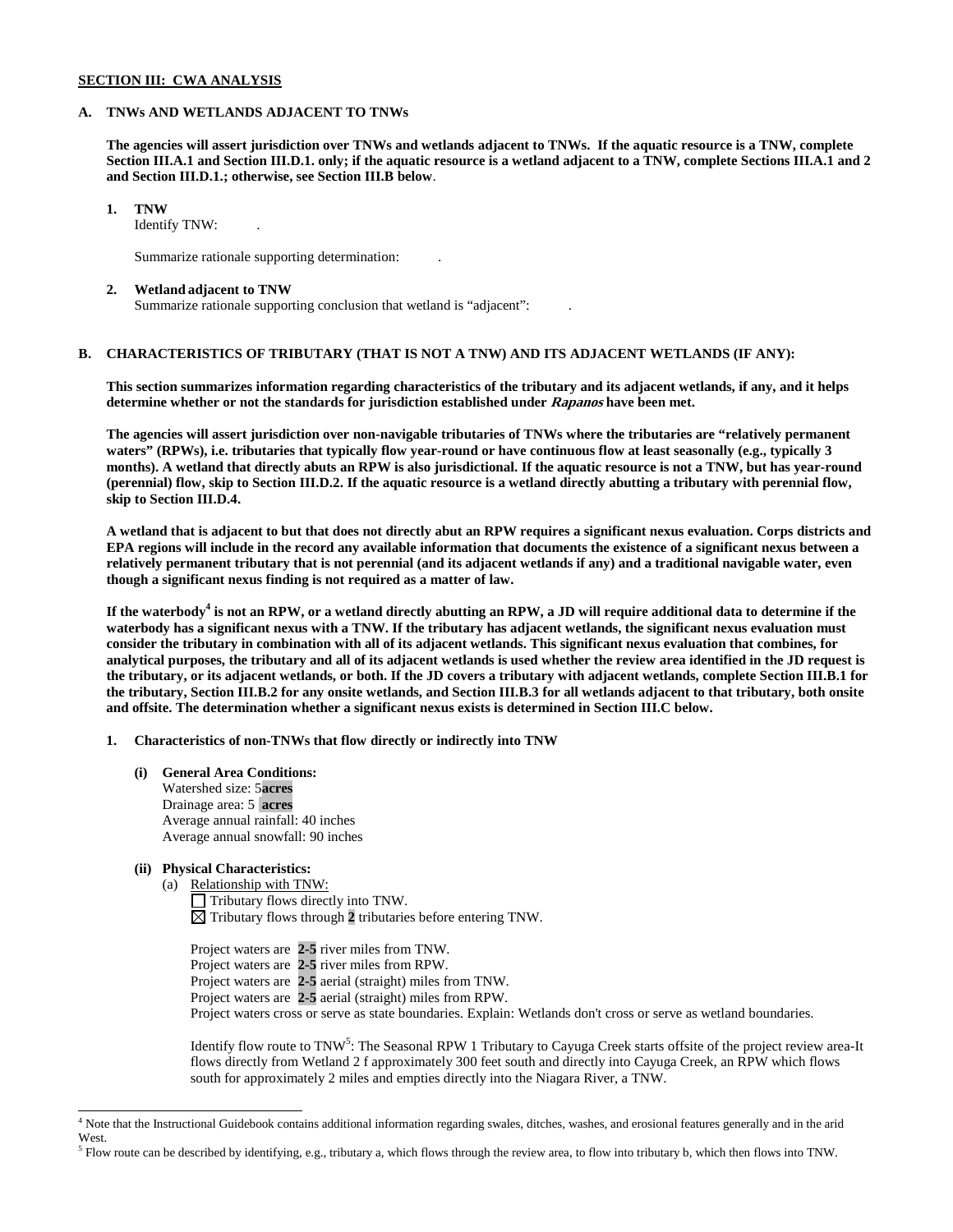Tributary stream order, if known: .

| (b) General Tributary Characteristics (check all that apply):<br>Tributary is:<br>$\boxtimes$ Natural<br>Artificial (man-made). Explain:<br>Manipulated (man-altered). Explain:                                                                                                                                                                                                                                                                                                                                                                                                                                                                                                     |
|-------------------------------------------------------------------------------------------------------------------------------------------------------------------------------------------------------------------------------------------------------------------------------------------------------------------------------------------------------------------------------------------------------------------------------------------------------------------------------------------------------------------------------------------------------------------------------------------------------------------------------------------------------------------------------------|
| <b>Tributary</b> properties with respect to top of bank (estimate):<br>Average width: 2 feet<br>Average depth: 4 feet<br>Average side slopes: Pick List.                                                                                                                                                                                                                                                                                                                                                                                                                                                                                                                            |
| Primary tributary substrate composition (check all that apply):<br>$\boxtimes$ Silts<br>Sands<br>Concrete<br>Cobbles<br>Gravel<br>Muck<br>Vegetation. Type/% cover:<br>Bedrock<br>Other. Explain:                                                                                                                                                                                                                                                                                                                                                                                                                                                                                   |
| Tributary condition/stability [e.g., highly eroding, sloughing banks]. Explain: The tributary is stable.<br>Presence of run/riffle/pool complexes. Explain:<br>Tributary geometry: Meandering<br>Tributary gradient (approximate average slope):<br>%                                                                                                                                                                                                                                                                                                                                                                                                                               |
| $(c)$ Flow:<br>Tributary provides for: Seasonal flow<br>Estimate average number of flow events in review area/year: 6-10<br>Describe flow regime: ributary flows during snow melt, wet periods and following rain events.<br>Other information on duration and volume:                                                                                                                                                                                                                                                                                                                                                                                                              |
| Surface flow is: Discrete and confined. Characteristics:                                                                                                                                                                                                                                                                                                                                                                                                                                                                                                                                                                                                                            |
| Subsurface flow: Pick List. Explain findings:<br>$\Box$ Dye (or other) test performed:                                                                                                                                                                                                                                                                                                                                                                                                                                                                                                                                                                                              |
| Tributary has (check all that apply):<br>$\boxtimes$ Bed and banks<br>$\Box$ OHWM <sup>6</sup> (check all indicators that apply):<br>$\Box$ clear, natural line impressed on the bank<br>the presence of litter and debris<br>$\perp$<br>$\Box$ changes in the character of soil<br>destruction of terrestrial vegetation<br>$\Box$ shelving<br>the presence of wrack line<br>vegetation matted down, bent, or absent<br>sediment sorting<br>leaf litter disturbed or washed away<br>scour<br>sediment deposition<br>multiple observed or predicted flow events<br>abrupt change in plant community<br>water staining<br>other (list):<br>Discontinuous OHWM. <sup>7</sup> Explain: |
| If factors other than the OHWM were used to determine lateral extent of CWA jurisdiction (check all that apply):<br>$\Box$ High Tide Line indicated by:<br>$\Box$<br>Mean High Water Mark indicated by:<br>oil or scum line along shore objects<br>survey to available datum;<br>fine shell or debris deposits (foreshore)<br>physical markings;<br>vegetation lines/changes in vegetation types.<br>physical markings/characteristics<br>tidal gauges<br>other (list):                                                                                                                                                                                                             |
|                                                                                                                                                                                                                                                                                                                                                                                                                                                                                                                                                                                                                                                                                     |

# **(iii) Chemical Characteristics:**

Characterize tributary (e.g., water color is clear, discolored, oily film; water quality; general watershed characteristics, etc.). Explain: The water is clear, no oily film or residue was observed in the tributary. Identify specific pollutants, if known: .

 <sup>6</sup>  $6A$  natural or man-made discontinuity in the OHWM does not necessarily sever jurisdiction (e.g., where the stream temporarily flows underground, or where the OHWM has been removed by development or agricultural practices). Where there is a break in the OHWM that is unrelated to the waterbody's flow regime (e.g., flow over a rock outcrop or through a culvert), the agencies will look for indicators of flow above and below the break. 7 Ibid.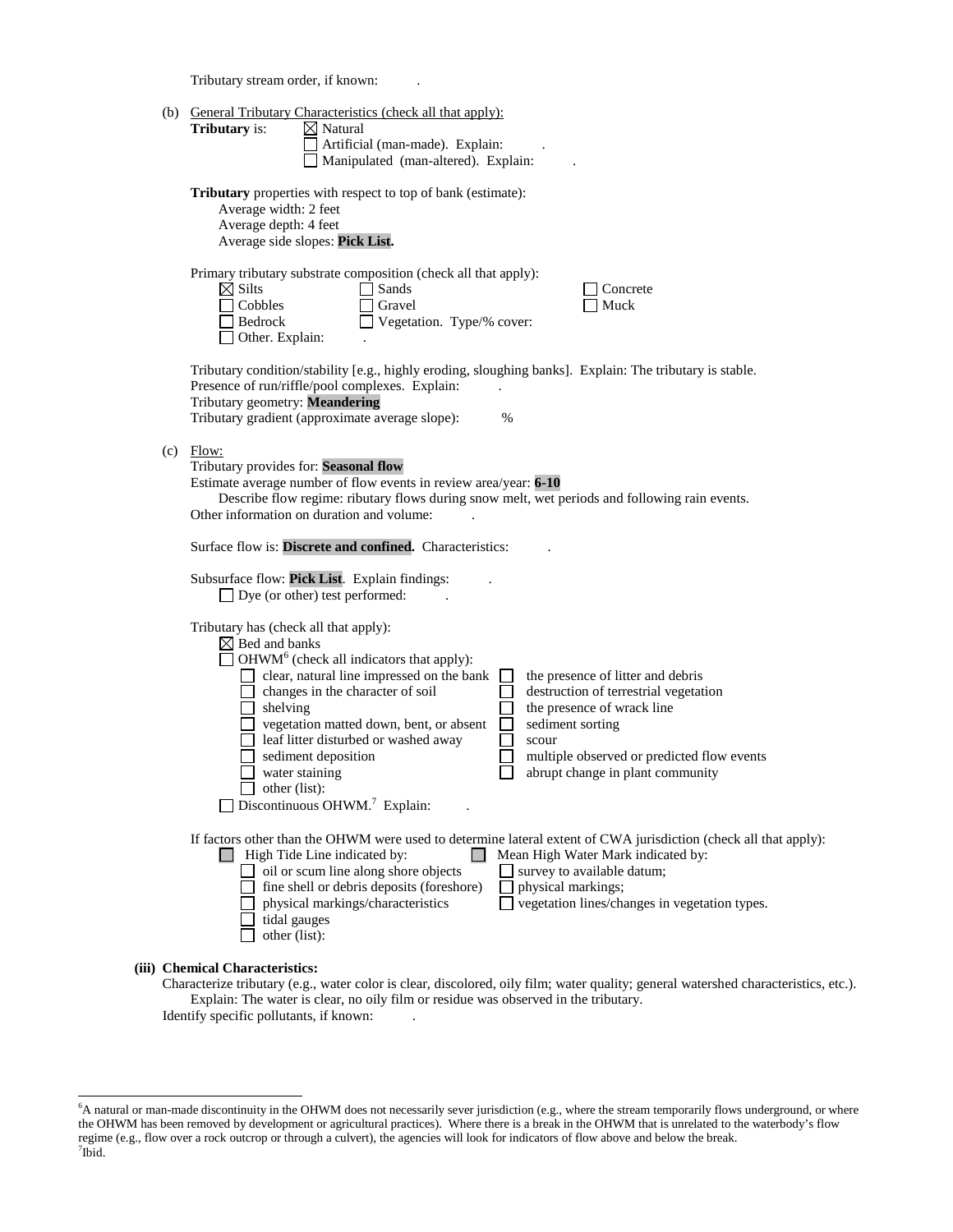### **(iv) Biological Characteristics. Channel supports (check all that apply):**

- $\Box$  Riparian corridor. Characteristics (type, average width):
- Wetland fringe. Characteristics:
- $\boxtimes$  Habitat for:

Federally Listed species. Explain findings: .

- Fish/spawn areas. Explain findings:
- $\Box$  Other environmentally-sensitive species. Explain findings:

 $\boxtimes$  Aquatic/wildlife diversity. Explain findings: The stream supports potential breeding habitat for amphibians and throughout the subject parcel there is potential to support bird and small mammal species.

#### **2. Characteristics of wetlands adjacent to non-TNW that flow directly or indirectly into TNW**

#### **(i) Physical Characteristics:**

- (a) General Wetland Characteristics:
	- Properties:

Wetland size:0.423acres

Wetland type. Explain:Forested .

Wetland quality. Explain:The wetland is of good quality.

Project wetlands cross or serve as state boundaries. Explain: The wetland doesn't cross or serve as state boundaries.

(b) General Flow Relationship with Non-TNW:

Flow is: **Intermittent flow**. Explain:

Surface flow is**: Confined**  Characteristics: .

Subsurface flow: **Pick List**. Explain findings: . Dye (or other) test performed:

- (c) Wetland Adjacency Determination with Non-TNW:
	- $\boxtimes$  Directly abutting
	- $\Box$  Not directly abutting
		- $\Box$  Discrete wetland hydrologic connection. Explain:
	- $\Box$  Ecological connection. Explain:
		- $\Box$  Separated by berm/barrier. Explain:

#### (d) Proximity (Relationship) to TNW

Project wetlands are **2-5** river miles from TNW. Project waters are **2-5** aerial (straight) miles from TNW. Flow is from: **Wetland to navigable waters.** Estimate approximate location of wetland as within the **5 - 10-year** floodplain.

#### **(ii) Chemical Characteristics:**

Characterize wetland system (e.g., water color is clear, brown, oil film on surface; water quality; general watershed characteristics; etc.). Explain: No oily film or residue was observed in the wetland. Identify specific pollutants, if known: .

# **(iii) Biological Characteristics. Wetland supports (check all that apply):**

- $\Box$  Riparian buffer. Characteristics (type, average width):
- Vegetation type/percent cover. Explain:
- $\overline{\boxtimes}$  Habitat for:

 $\Box$  Federally Listed species. Explain findings:

- Fish/spawn areas. Explain findings:
- Other environmentally-sensitive species. Explain findings: .

 $\overline{A}$  Aquatic/wildlife diversity. Explain findings: On the May 22<sup>nd</sup>, 2015 site visit there was saturation within the wetlands and these areas are potential breeding habitat for amphibians. Throughout the subject parcel there is potential to support bird and small mammal species.

# **3. Characteristics of all wetlands adjacent to the tributary (if any)**

All wetland(s) being considered in the cumulative analysis: **1**

Approximately ( 0.423 ) acres in total are being considered in the cumulative analysis.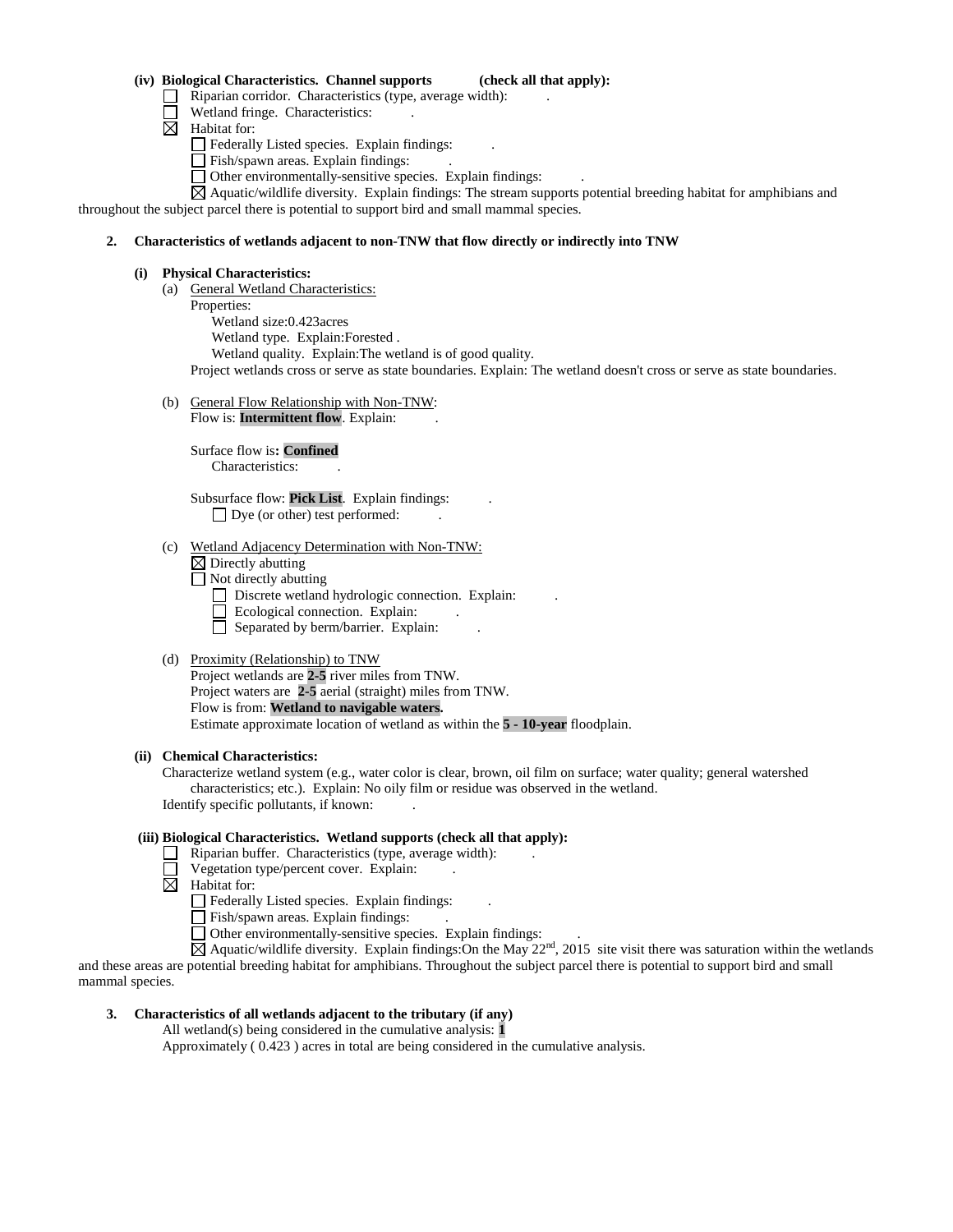For each wetland, specify the following:

| Directly abuts? $(Y/N)$ | Size (in acres) | Directly abuts? $(Y/N)$ | Size (in acres) |
|-------------------------|-----------------|-------------------------|-----------------|
| Wetland 2               | ).423           |                         |                 |

Summarize overall biological, chemical and physical functions being performed: Wetland 2 is a forested wetland and it performs some of the following functions A) habitat diversity B) water quality improvements C) and nutrient cycling.

# **C. SIGNIFICANT NEXUS DETERMINATION**

**A significant nexus analysis will assess the flow characteristics and functions of the tributary itself and the functions performed by any wetlands adjacent to the tributary to determine if they significantly affect the chemical, physical, and biological integrity of a TNW. For each of the following situations, a significant nexus exists if the tributary, in combination with all of its adjacent wetlands, has more than a speculative or insubstantial effect on the chemical, physical and/or biological integrity of a TNW. Considerations when evaluating significant nexus include, but are not limited to the volume, duration, and frequency of the flow of water in the tributary and its proximity to a TNW, and the functions performed by the tributary and all its adjacent wetlands. It is not appropriate to determine significant nexus based solely on any specific threshold of distance (e.g. between a tributary and its adjacent wetland or between a tributary and the TNW). Similarly, the fact an adjacent wetland lies within or outside of a floodplain is not solely determinative of significant nexus.** 

# **Draw connections between the features documented and the effects on the TNW, as identified in the** *Rapanos* **Guidance and discussed in the Instructional Guidebook. Factors to consider include, for example:**

- Does the tributary, in combination with its adjacent wetlands (if any), have the capacity to carry pollutants or flood waters to TNWs, or to reduce the amount of pollutants or flood waters reaching a TNW?
- Does the tributary, in combination with its adjacent wetlands (if any), provide habitat and lifecycle support functions for fish and other species, such as feeding, nesting, spawning, or rearing young for species that are present in the TNW?
- Does the tributary, in combination with its adjacent wetlands (if any), have the capacity to transfer nutrients and organic carbon that support downstream foodwebs?
- Does the tributary, in combination with its adjacent wetlands (if any), have other relationships to the physical, chemical, or biological integrity of the TNW?

# **Note: the above list of considerations is not inclusive and other functions observed or known to occur should be documented below:**

- **1. Significant nexus findings for non-RPW that has no adjacent wetlands and flows directly or indirectly into TNWs.** Explain findings of presence or absence of significant nexus below, based on the tributary itself, then go to Section III.D: .
- **2. Significant nexus findings for non-RPW and its adjacent wetlands, where the non-RPW flows directly or indirectly into TNWs.** Explain findings of presence or absence of significant nexus below, based on the tributary in combination with all of its adjacent wetlands, then go to Section III.D: .
- **3. Significant nexus findings for wetlands adjacent to an RPW but that do not directly abut the RPW.** Explain findings of presence or absence of significant nexus below, based on the tributary in combination with all of its adjacent wetlands, then go to Section III.D:
- Does the tributary, in combination with its adjacent wetlands (ifany), have the capacity to transfer nutrients and organic carbon that support downstream foodwebs?

Yes, the Seasonal RPW Tributary 1 to Cayuga Creek serves as a primary collector and processor of organic matter and nutrients for downstream waters which includes the TNW, Niagara River . The Seasonal RPW Trib 1 to Cayuga Creek carries nutrients and can transport organic debris to the TNW. The storage and transformation of organic matter is important to these types of systems because it prevents downstream water quality degradation as a result of excess organic matter. The Seasonal RPW Trib 1 to Cayuga Creekalso transforms unusable organic matter (inorganic carbon) into food for aquatic organisms (organic carbon) that reside in the TNW.

Does the tributary, in combination with its adjacent wetlands (if any), have other relationships to the physical, chemical, or biological integrity of the TNW?

 The Seasonal RPW Trib 1 to Cayug Creek and its adjacent wetland (Wetland 2) have appreciable lifecycle support functions, with respect to the Niagara River. Seasonal RPW Trib 1 to Cayuga Creek provides habitat for local communities of insects, birds, some amphibians and small mammals and avian species. There is habitat within Wetland 2 and the Seasonal RPW Trib 1 to Cayuga Creek to support aquatic species, amphibians, insects that are also present in the TNW. The Seasonal RPW Trib 1 to Cayuga Creek and Wetland 2 were found to influence the chemical, physical, and biological integrity of downstream waters including the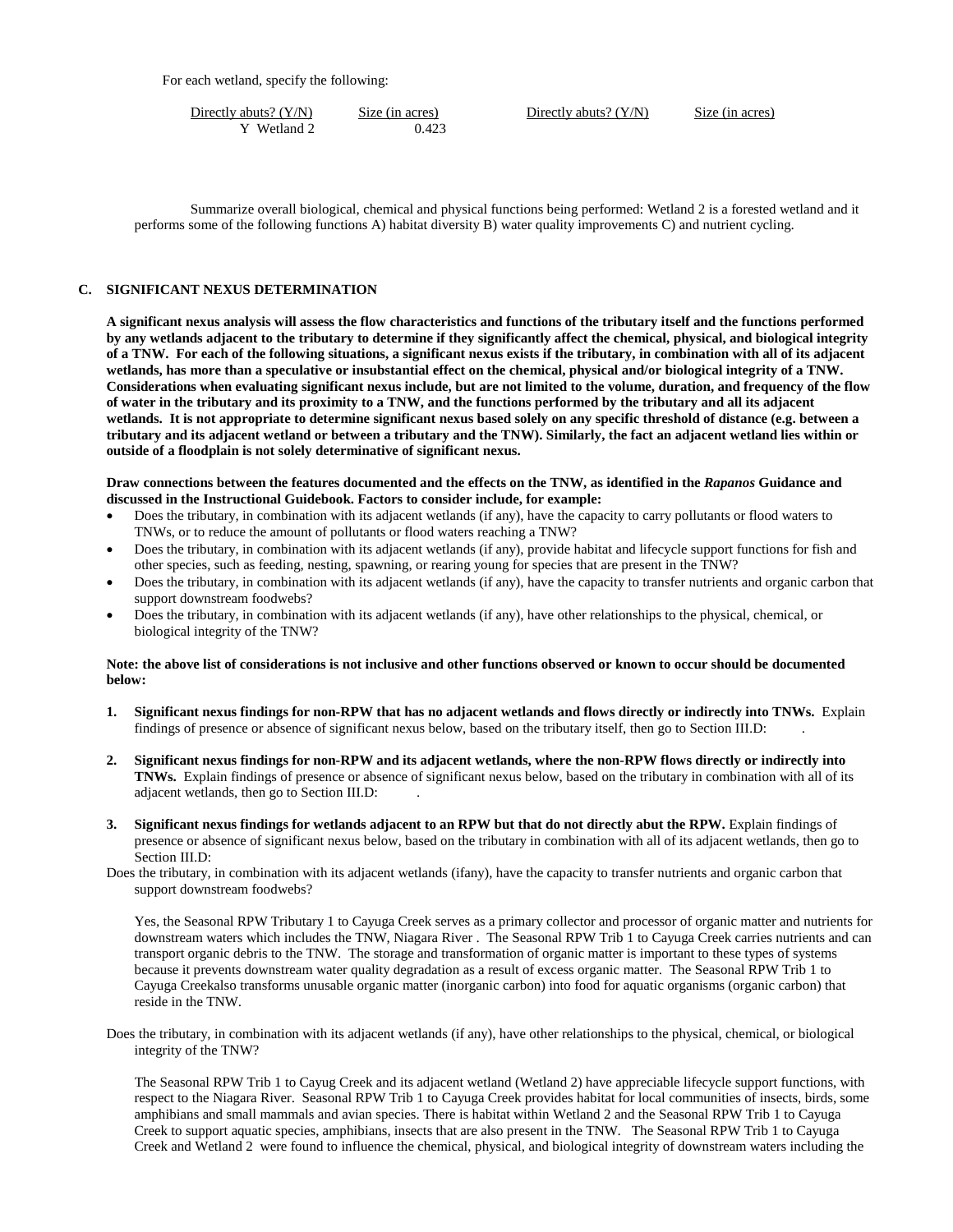TNW,Niagara River. Based upon the evaluation presented herein, there is a significant nexus between the Seasonal RPW Trib 1 to Cayuga Creek and Wetland 2 and the Niagara River.

# **D. DETERMINATIONS OF JURISDICTIONAL FINDINGS. THE SUBJECT WATERS/WETLANDS ARE (CHECK ALL THAT APPLY):**

- **1. TNWs and Adjacent Wetlands.** Check all that apply and provide size estimates in review area: TNWs: linear feet width (ft), Or, acres. □ Wetlands adjacent to TNWs: acres.
- **2. RPWs that flow directly or indirectly into TNWs.**
	- Tributaries of TNWs where tributaries typically flow year-round are jurisdictional. Provide data and rationale indicating that tributary is perennial: .
	- $\boxtimes$  Tributaries of TNW where tributaries have continuous flow "seasonally" (e.g., typically three months each year) are jurisdictional. Data supporting this conclusion is provided at Section III.B. Provide rationale indicating that tributary flows seasonally: The Seasonal RPW Tributary 1 to Cayuga Creek flows typically three months of the year. It flows directly from Wetland 2 (beginning offsite of the project review area) and flows south for approximately 300 linear feet and directly into Cayuga Creek, a perennial RPW, which flows for approximately 2 miles south and empties directly into the Niagara River, a TNW.

Provide estimates for jurisdictional waters in the review area (check all that apply):

- Tributary waters: **(offsite) 300** linear feet width (ft).
	- Other non-wetland waters: acres.

Identify type(s) of waters: .

# **3. Non-RPWs<sup>8</sup> that flow directly or indirectly into TNWs.**

Waterbody that is not a TNW or an RPW, but flows directly or indirectly into a TNW, and it has a significant nexus with a TNW is jurisdictional. Data supporting this conclusion is provided at Section III.C.

Provide estimates for jurisdictional waters within the review area (check all that apply):

Tributary waters: linear feet width (ft).

**Other non-wetland waters: acres.** 

Identify type(s) of waters: **.**

# **4. Wetlands directly abutting an RPW that flow directly or indirectly into TNWs.**

Wetlands directly abut RPW and thus are jurisdictional as adjacent wetlands.

Wetlands directly abutting an RPW where tributaries typically flow year-round. Provide data and rationale indicating that tributary is perennial in Section III.D.2, above. Provide rationale indicating that wetland is directly abutting an RPW: **.**

 $\boxtimes$  Wetlands directly abutting an RPW where tributaries typically flow "seasonally." Provide data indicating that tributary is seasonal in Section III.B and rationale in Section III.D.2, above. Provide rationale indicating that wetland is directly abutting an RPW: Wetland 2 directly abuts the Seasonal RPW Tributary 1 to Cayuga Creek which begins offsite of the project area and flows for approximately 300 linear feet into Cayuga Creek, a perennial RPW, which flows for approximately 2 miles south and empties directly into the Niagara River, a TNW.

Provide acreage estimates for jurisdictional wetlands in the review area: **Wetland 2 (0.423)** acres.

# **5. Wetlands adjacent to but not directly abutting an RPW that flow directly or indirectly into TNWs.**

 $\Box$  Wetlands that do not directly abut an RPW, but when considered in combination with the tributary to which they are adjacent and with similarly situated adjacent wetlands, have a significant nexus with a TNW are jurisidictional. Data supporting this conclusion is provided at Section III.C.

Provide acreage estimates for jurisdictional wetlands in the review area: acres.

# **6. Wetlands adjacent to non-RPWs that flow directly or indirectly into TNWs.**

Wetlands adjacent to such waters, and have when considered in combination with the tributary to which they are adjacent and with similarly situated adjacent wetlands, have a significant nexus with a TNW are jurisdictional. Data supporting this conclusion is provided at Section III.C.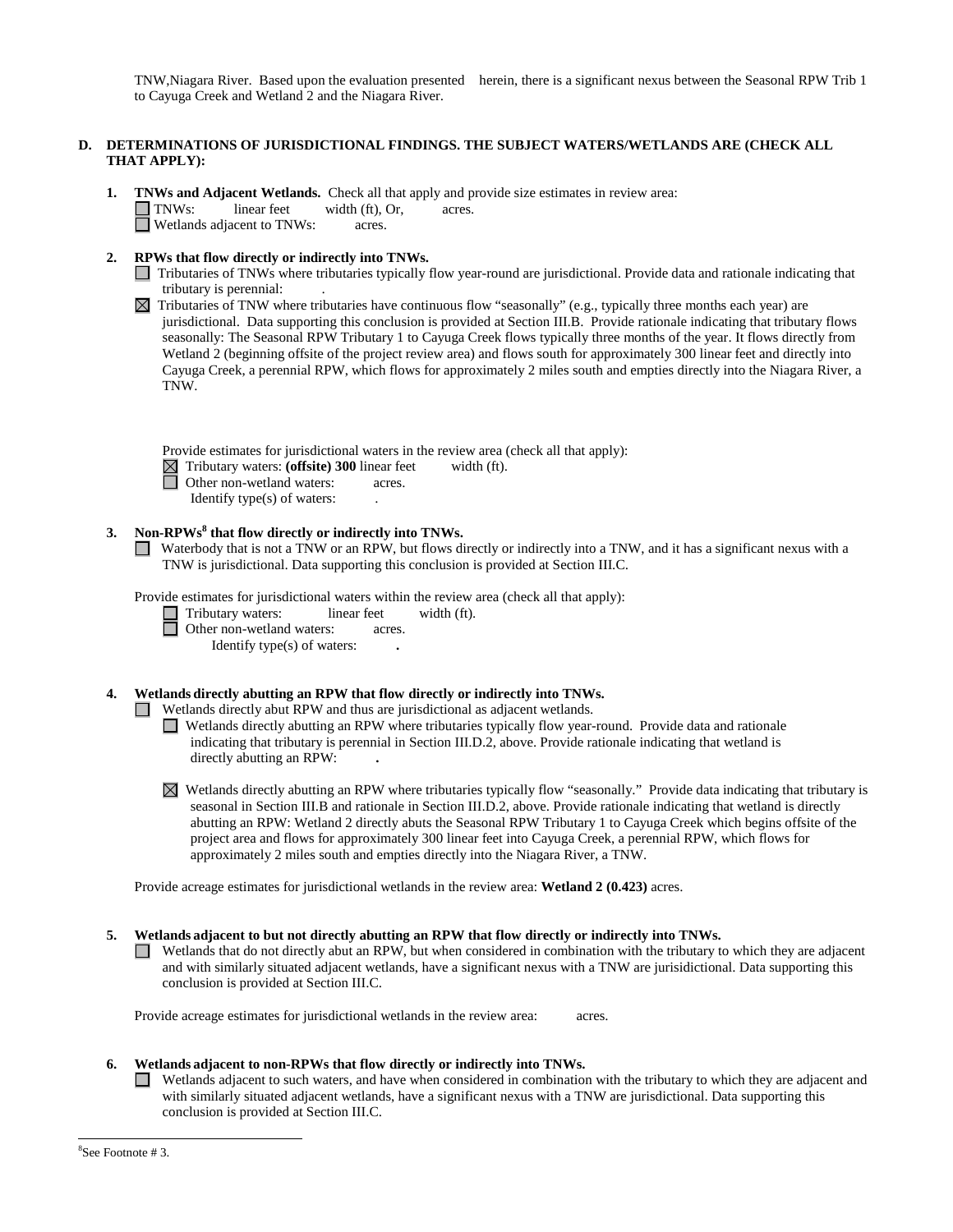| Provide estimates for jurisdictional wetlands in the review area: | acres. |
|-------------------------------------------------------------------|--------|
|-------------------------------------------------------------------|--------|

| 7. | Impoundments of jurisdictional waters. <sup>9</sup> |  |  |
|----|-----------------------------------------------------|--|--|
|    |                                                     |  |  |

- As a general rule, the impoundment of a jurisdictional tributary remains jurisdictional.
- Demonstrate that impoundment was created from "waters of the U.S.," or
	- Demonstrate that water meets the criteria for one of the categories presented above (1-6), or
	- Demonstrate that water is isolated with a nexus to commerce (see E below).

# **E. ISOLATED [INTERSTATE OR INTRA-STATE] WATERS, INCLUDING ISOLATED WETLANDS, THE USE, DEGRADATION OR DESTRUCTION OF WHICH COULD AFFECT INTERSTATE COMMERCE, INCLUDING ANY SUCH WATERS (CHECK ALL THAT APPLY):<sup>10</sup>**

- which are or could be used by interstate or foreign travelers for recreational or other purposes.
	- from which fish or shellfish are or could be taken and sold in interstate or foreign commerce.
	- which are or could be used for industrial purposes by industries in interstate commerce.
	- Interstate isolated waters.Explain: .
- □ Other factors. Explain:

#### **Identify water body and summarize rationale supporting determination:** .

Provide estimates for jurisdictional waters in the review area (check all that apply):

Tributary waters: linear feet width (ft).

Other non-wetland waters: acres.

Identify type(s) of waters: **.**

 $\Box$  Wetlands: acres.

# **F. NON-JURISDICTIONAL WATERS, INCLUDING WETLANDS (CHECK ALL THAT APPLY):**

 $\Box$  If potential wetlands were assessed within the review area, these areas did not meet the criteria in the 1987 Corps of Engineers Wetland Delineation Manual and/or appropriate Regional Supplements.

**Review area included isolated waters with no substantial nexus to interstate (or foreign) commerce.** 

**Prior to the Jan 2001 Supreme Court decision in "***SWANCC***," the review area would have been regulated based solely on the** "Migratory Bird Rule" (MBR).

Waters do not meet the "Significant Nexus" standard, where such a finding is required for jurisdiction. Explain: **.**

Other: (explain, if not covered above): **.**

Provide acreage estimates for non-jurisdictional waters in the review area, where the sole potential basis of jurisdiction is the MBR factors (i.e., presence of migratory birds, presence of endangered species, use of water for irrigated agriculture), using best professional judgment (check all that apply):

Non-wetland waters (i.e., rivers, streams): linear feet width (ft).

Lakes/ponds: acres.

Other non-wetland waters: acres. List type of aquatic resource:

Wetlands: acres.

Provide acreage estimates for non-jurisdictional waters in the review area that do not meet the "Significant Nexus" standard, where such a finding is required for jurisdiction (check all that apply):

- Non-wetland waters (i.e., rivers, streams): linear feet, width (ft). Lakes/ponds: acres.<br>Other non-wetland waters: acres. List type of aquatic resource:
- Wetlands: acres.

# **SECTION IV: DATA SOURCES.**

- **A. SUPPORTING DATA. Data reviewed for JD (check all that apply -** checked items shall be included in case file and, where checked and requested, appropriately reference sources below):<br>  $\boxtimes$  Maps, plans, plots or plat submitted by or on behalf of<br>  $\boxtimes$  Data sheets prepared/submitted by or on behalf of
	- Maps, plans, plots or plat submitted by or on behalf of the applicant/consultant:Wetland Delineation Report submitted by EDI.
	- Data sheets prepared/submitted by or on behalf of the applicant/consultant.  $\boxtimes$  Office concurs with data sheets/delineation report.

<sup>&</sup>lt;sup>9</sup> To complete the analysis refer to the key in Section III.D.6 of the Instructional Guidebook.

**<sup>10</sup> Prior to asserting or declining CWA jurisdiction based solely on this category, Corps Districts will elevate the action to Corps and EPA HQ for review consistent with the process described in the Corps/EPA** *Memorandum Regarding CWA Act Jurisdiction Following Rapanos.*